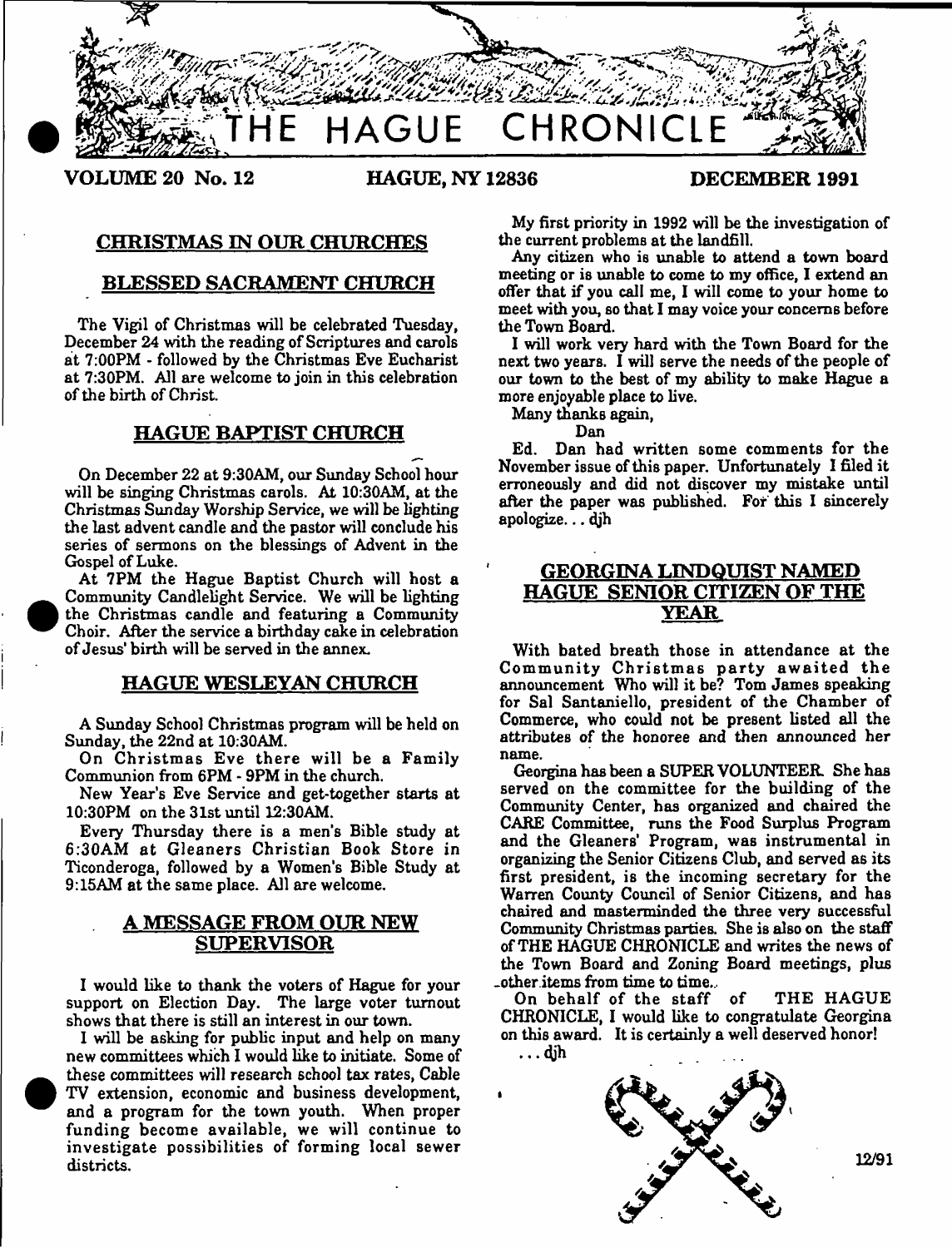### **HAGUE WINTER CARNIVAL**

**The Hague Winter Carnival has been scheduled for February 15 and 16, 1992, and Committee members have been meeting regularly since September, making plans for the '92 schedule.**

**T his y ea r's C arnival w ill featu re a 2-day ATV/Motorcycle series, sanctioned by the AMA. The schedule will also include a broom hockey and flag football event to add to the variety at North Pond. Our letter soliciting ads in our flyer has been sent out, and will offer advertisers the advantage of not only appearing in the Times of Ti, but also in the Glens Falls Chronicle and Warrensburg-Lake George News.**

**Volunteers are always welcome, and anyone interested in-helping to kick off our new events should contact Kathy Santaniello, 543-6441.**

**The following letter was sent to Cub Scout Pack 21 by the Hague Winter Carnival Committee.**

**Dear Hague Cub Scout Pack 21:**

All of us on the Winter Carnival Committee\_and **Beste Scholarship Fund Committee want to thank all of you for your kind and generous donation to the Beste Fund. We know you must have worked very hard to raise the money and your leaders and parents must be very proud of you for choosing to give it to such a worthy cause.**

**We hope some or all of you will be able to benefit from the Beste Fund when you graduate from high school, and with donations like yours we can be sure the Fund will continue to grow and help Hague kids with their future.**

**We'll be looking for you at the Winter Carnival February 15 and 16. Thank you again.**

**Sincerely, /s/ Kathy Santaniello, Coordinator**

### **HAGUE SOLID WASTE**

**John Breitenbach, Jr., Coordinator**

**On November 29, 1991 the Hague Landfill was closed by order of the New York State Department of Environmental Conservation. For Hague this means that solid waste can no longer be buried at the site on Summit Drive. This facility will now become a Solid Waste Transfer Station.For the Hague resident, solid waste disposal practices will remain similar to existing practices. There will be some changes to disposal procedures. These will mostly be in how wastes are separated and where they are unloaded at the facility. It is very important that any user of the Hague facility carefully prepares waste for disposal at the site.**

**The Summit Drive site will continue to accept most household solid waste. These materials will be stored at the site in large containers and transferred to an approved site when full.**

**The main categories for determining how to separate and prepare solid waste are: 1. Recyclables; 2. Processable waste (Household garbage); 3. Nonprocessable waste (general household debris); 4. Construction and Demolition Debris; 5. Household**

**hazardous waste. Detailed lists of these items are available at the Community Center and at the Solid Waste Transfer Station.**

**One of the best ways to deal with our changing solid waste situation, is to alter purchasing habits to reduce the volume of waste generated. This becomes more important as the costs of solid waste disposal increase. Remember, when buying any item, any portion of packaging that is not to be used needs to be discarded. Attempt to purchase items that reduce the amount needed to be discarded. Also, purchase items that are contained in packaging that is accepted as recyclable in Hague's Solid Waste Program.**

**The following are lists of items that are acceptable in the different categories noted above. These lists may not include all items. If you are unsure of any particular item, please check with the Transfer Station Attendant**

**Because of limited space, The Hague Chronicle will publish one of the lists. We hope to publish the others as space permits. As stated above, these lists are available at the Hague Community Center or at the Solid Waste Transfer Station.**

# **I. RECYCLABLE ITEMS:**

### **PLASTIC**

-2-

- **1. 2 HDPE (High Density Polyethylene). All**
- **colors. NO automotive oil containers. 2. #1 PET or PETE. Clear plastic with #1 on bottom.**

**All caps and rings removed. Labels OK**

### **GLASS**

- **1. Clear glass containers**
- **2. Green glass containers**
- **3. Brown glass containers**

**All caps and lids removed. Labels OK**

#### **STEEL CANS**

**1. Steel containers, (will stick to magnet) Labels removed. Cans cleaned and free from food debris.**

#### **NEWSPRINT**

- **1. All regular newsprint.**
	- **NO Glossy inserts**
	- **NO magazines**
	- **NO Tied bundles or strings**
	- **NO wet or dirty bundles**

**Remove from brown paper bags. Place brown bags in corrugated cardboard container.**

### **CORRUGATED CARDBOARD:**

**1. All corrugated cardboard. Boxes must be clean, dry and flattened. NO regular paperboard (ie cereal boxes) NO egg cartons**

**NO strings or tied bundles**

**Brown paper bags OK**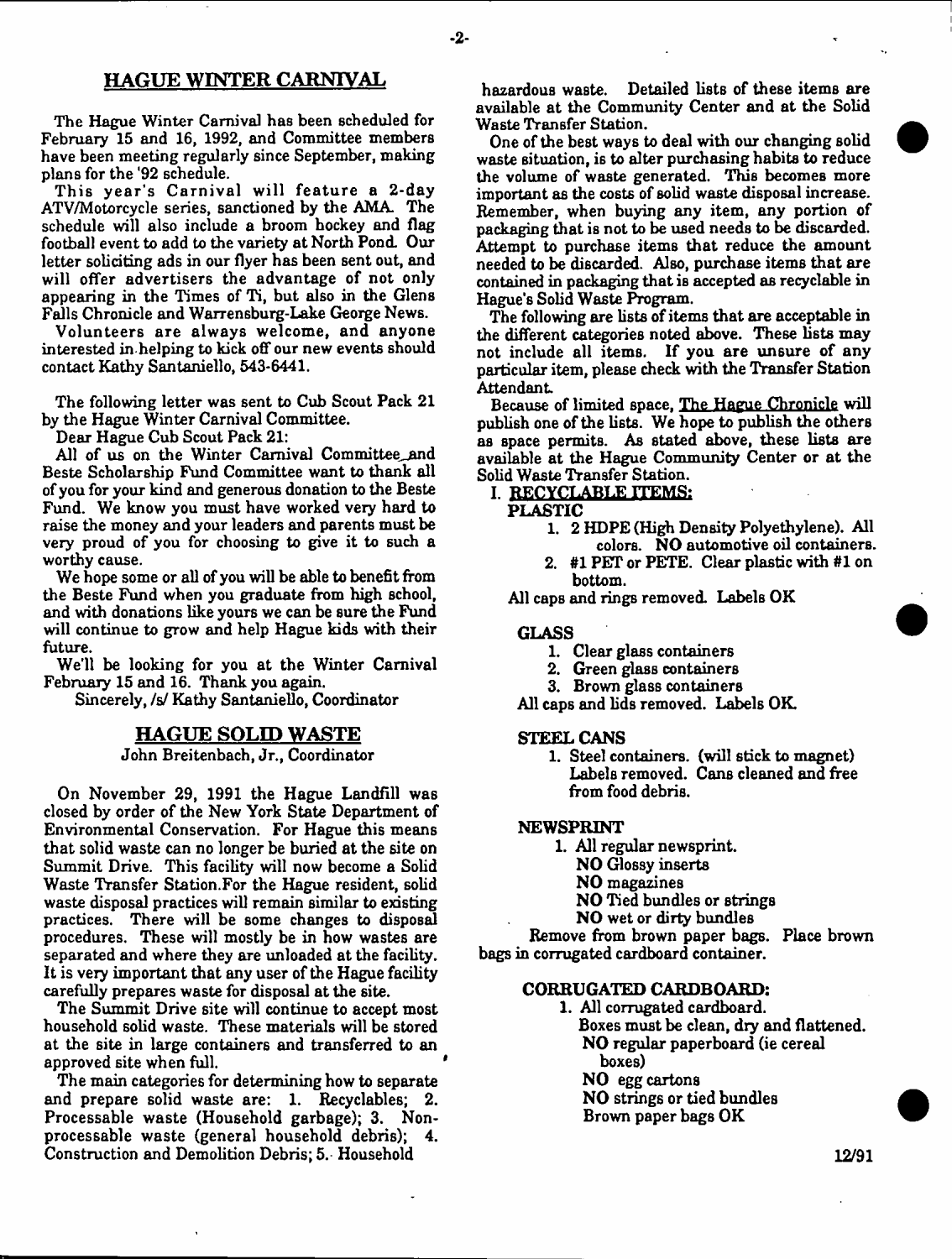# **ZONING BOARD -11/21/91**

There was no agenda for ihc November ZBA meeting. The rules and regulations pertaining to Storm Water were discussed.

# **PLANNING BOARD 12/5/91**

Public hearings were held on 2 minor and 1 major subdivision proposals. No public comment either for or against any of the proposals.

The regular meeting followed the public hearing. The Board recommended approval of Jack Carney's major 5 lot subdivision. Mr. Carney's subdivision still requires a decision from the APA.

The two lot minor subdivision of the Finley (formerly Post) property north of Sabbath Day Point was approved since the total land area end lekeshore was greater than that required to create two conforming lots.

The subdivision of Lot 72 owned by Arcedy Commons, Ltd. was approved. A conforming building lot was created end the balance of the original Lot 72 is to be conveyed to Arcedy Bay Homeowners' Association and added to the Association's Lot 74. This conveyance will provide the Association members access to the docks that were previously on Lot 72.

Alison Craig reed Chairman Keren Laundree's letter announcing her resignation from the Planning Board effective 12/31/91 due to her newly elected position as Town Councilperson. The Board then went into executive session to discuss personnel matters. When the regular meeting resumed, it was announced that the Board would welcome applications from candidates wishing to serve on the Planning Board. Applications must be submitted prior to the next regular Planning Board meeting scheduled for January 2, 1992 at 7:30PM. A special Planning Board meeting will be held on January 9 to interview the candidates. The Town Board will be given the name of the person selected by the Planning Board for the Town Board's approval at their meeting scheduled for 1/14/92. Alison Craig was named temporary chairperson for two month to provide time for the appointment of a new chairperson... ac

# **HAGUE TOWN BOARD - 1 2 / 1 0 / 9 1**

Bids for diesel oil end gravel were opened at the Dec. 10 meeting of the town board. Two companies bid on oil, six on gravel. Contracts will be awarded after Town Attorney John Silvestri reviews the bids.



Karen Laundree tendered her resignation as chairman of the Planning Board. Alison Craig has been chosen to be temporary chairman of this board.

Bob Hoyt end Evert Lindquist expressed their interest in extending their appointments on the Perk Committee end the Planning Board (Bob Hoyt until December 1994

and Evert Lindquist until December 1998.)

Supervisor Bolton suggested Hague might be interested in involvement with the Adopt-a-Highway program which features a yearly clean-up day.

Three resolutions were passed:

1. Authorizing payment of landfill costs.

2. Authorizing signing of contracts with Queensbury to use landfill as a back-up if necessary. (If burn plant is not available.)

3. Authorize signing of State Association contract for landfill closure.

Mayor Blaise of Lake George Village presented Supervisor Bolton with a gavel, commemorating his years in government.

Bolton reviewed his trip to Washington, DC re: funding for sewer systems for Lake George Basin, and specifically Hague.

State of Town Address - see p. 4 Supervisor Bolton

# $\ldots$  g1 **HAGUE'S ANNUAL CHRISTMAS PARTY**

The party's over!! Now it's time to extend my thanks to all the greet people and organizations who helped make the party as successful as participants claimed. It's impossible to name everyone, but a special thanks to Mark Johnson of Silver Bay Association for his masterful job as MC for both parts of the program and to the Dykstras of Cold Water Canyon Tree Farm who donated the outdoor tree that stands as a friendly beacon each night as we go by the Community Center; to the community organizations - Chamber of Commerce, Fire Dept, Fish end Game Club, Winter Carnival Committee, Silver Bay Property Owners , Hague Historical Society, the American Legion and the Mohican Home Bureau who provided several door prizes.

To the several individuals who contributed specifically for Supervisor Bolton's gift. Two groups I would especially like to thank - the highway crew who put up end decorated the indoor tree and my committee who contributed their time and effort: Dottie Henry end Bernie Clifton, publicity; Fran Clifton, food; Mark Johnson and Bill Glenn, Sal Santaniello and Diane Frasier - program; Rose Serdinsky, decorations; Marion Shoemaker, Janet Hoffey, Special Events and Bertha Dunsmore, secretary. And to Dan Belden, supervisor elect, for presenting the gift to our outgoing supervisor.

Elwin (Curly) Monroe deserves a pat on the back for decorating the outdoor tree and Lu Megow for lighting the indoor tree. Also thanks to Henry Karmazin end his video camera; the Cub Scouts; Santa and Mrs. Claus; Rick Bolton and his band for entertainment and Laura Meade for leading us in a carol sing.

Again - thanks to you all.

... Georgina Lindquist, Chairman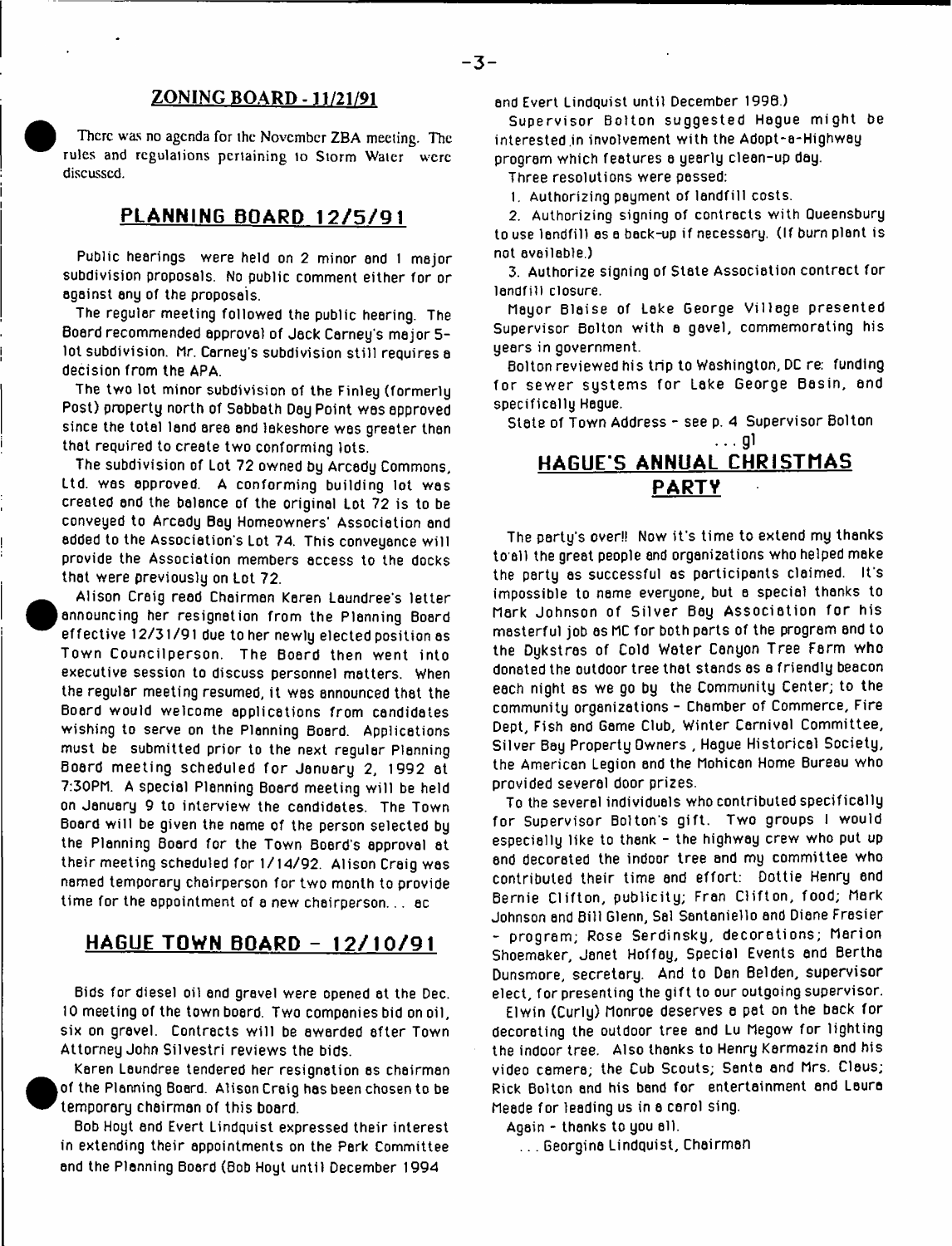This is the third in a series from Harold LaRose, assessor for the Town of Hague.

Tax Rates vs. Assessed Values

The assessor unfairly bears the brunt of anger about rising taxes. But yelling at the assessor about your tax bill is as effective as yelling at your mail carrier because the price of postage stamps has gone up. The assessor's job is narrower than most taxpayers believe. Assessors don't decide how much tax is to be paid and they don't establish tax rates. Their task is to estimate, as accurately'as possible, the market value of your property.

Pretend for a moment that the assessor's estimation of the value of your property is the highest price you would be allowed to accept if you sold. If that were so, you would be much more concerned about the accuracy of the valuation than the effect on your tax bill. If you can keep pretending, you will have the right framework for your discussion with the assessor. You will both be clearly focused on determining if the value of your property has been accurately estimated. You will be able to think about the problem more clearly and understand if and how the assessor's office is at fault.

You may still be angry about the size of your tax bill. To mount an effective protest against high property taxes, you need to concentrate your efforts on your Town council, school board - or whoever creates budgets and sets tax rates.' These officials determine how much money the property tax has to raise each year.

The tax rate is a relationship between the amount of taxes to be raised and the tax base. The tax rate is calculated by dividing the tax base (the total assessed value of all taxable property in the jurisdiction) into the amount of tax that must be raised. For example, if total assessed value is \$100 million, and the amount of tax to be raised is \$1 million, the tax rate is 1 percent. If total assessed value doubles, and teh amount of tax to be raised stays at \$1 million, the tax rate drops to 0.5 percent. In this case, if your property has increased in value, your tax may remain the same. However, if assessed value doubles to \$200 million and the tax rate stays at 1 percent, the amount to be collected in taxes doubles to \$2 million. In this case, if your property has increased in value, you will probably pay more tax.

If officials claim they are not raising taxes because the tax rate remains the same, the taxpayer should be wary. The question to ask officials is how much total assessed value has changed. If total assessed value has risen, then a tax increase has been "enacted," even though the tax rate remains the same.

The next question to ask is whether increased services or the increased costs of services justify increased taxes. You may decide that you are willing to pay more taxes for an improved school system or better police or fire protection. These are complex questions that must be addressed to the appropriate officials - not to the assessor.

# **SUPERVISOR BOLTON REVIEWS YEARS IN OFFICE**

**On December 10 following the business portion of the Town Board meeting, Supervisor Dick Bolton reviewed the accom plishm ents of the Town Board and Supervisor during the past 14 years.**

**TAX RATE in the town of Hague is the lowest in Warren County. In 1982 the rate was \$7.94 per M and in 1992, \$8.18 per M, an increase of \$0.24 over 10 years, or 3.02%.**

**COMMUNITY CENTER - The center was built for less than \$450,000 - only one payment remains after this year. 95% of the painting on the inside was done**

**by volunteers. Many items were donated by groups or individuals, including landscaping by the Carillon Garden Club, blacktopping by Rifenburg Construction Co., Adirondack lobby furniture in memory of Jack Henry, former councilman, and supervisor's office in memory of Richard E. Bolton, Dick's grandfather, for many years a supervisor of Hague. Martin Fitzgerald and Dick Frasier donated their time as overseers of the project. This center is used extensively by the people of Hague and has become an integral part of our community.**

**• GRANTS - Collected over 1.2 million in grant funding has been awarded to Hague i.e. HUD, sidewalks, sewer study, decentralization and Fire Dept**

**• ROAD IMPROVEMENTS: All county and state roads leading into Hague have been re-paved. A flashing caution light signifying a steep hill has been installed on Route 8.**

**• CABLE TV: Most parts of Hague are being serviced with Cable TV with cable extensions ready to** be installed.

**• VETERANS' COUNSELOR - Regular office hours every Thursday.**

**• CONSOLIDATION OF ELECTED OFFICERS - Single justice and sole assessor**

**• INSTITUTED DOG ORDINANCE**

**• INSTITUTED CODE OF ETHICS**

**• WE HAVE THE BEST MAINTAINED AND PRETTIEST PUBLIC BEACH IN AREA.**

**• MODERN AND UP-TO-DATE COMPUTER SYSTEM**

**• IN FINAL STAGES OF A HAMLET WIDE SEWER SYSTEM**

**• GROOMED SNOWMOBILE AND LIGHTED CROSS COUNTRY TRAIL SYSTEM**

**• ENCOURAGED DOCTOR TO SET UP PRACTICE IN HAGUE**

**• THREE REVISIONS TO OUR ZONING ORDINANCE - Keeping up to date.**

**• INSTITUTED SUMMER YOUTH PROGRAMS • INSTITUTED FREE SUMMER MOVIES AT THE PARK**

**• HAVE EXCELLENT HIGHWAY EQUIPMENT**

**• HAVE ABANDONED TOWN ROADS NOT BEING USED - Saved on maintenance.**

**• INSTITUTED SPEED ZONES FOR BOATS THROUGH THE ISLANDS IN HAGUE**

• SET UP FLOOD PLAIN T<del>H</del>ROUGH VILLAGE **AREA - for lower insurance rates.**

**• PERMANENT PLAQUES AND FLAG POLES IN THE TWO HAGUE CEMETERIES - saved on costly flags and markers each year.**

**• INSTALLED THREE ENTRANCE SIGNS AND FLOWER BOXES ON ENTRANCES TO TOWN. ALSO SIGN IN CENTER OF TOWN TO ADVERTISE SPECIAL EVENTS.**

**• ISSUED QUARTERLY LETTERS TO KEEP PEOPLE INFORMED OF COUNTY AND STATE PROBLEMS.**

**• DRAFTED TOWN OF HAGUE BROCHURE FOR DISTRIBUTION TO NEW RESIDENTS.. (Cont. on page 5 SUPERVISOR) 12/91**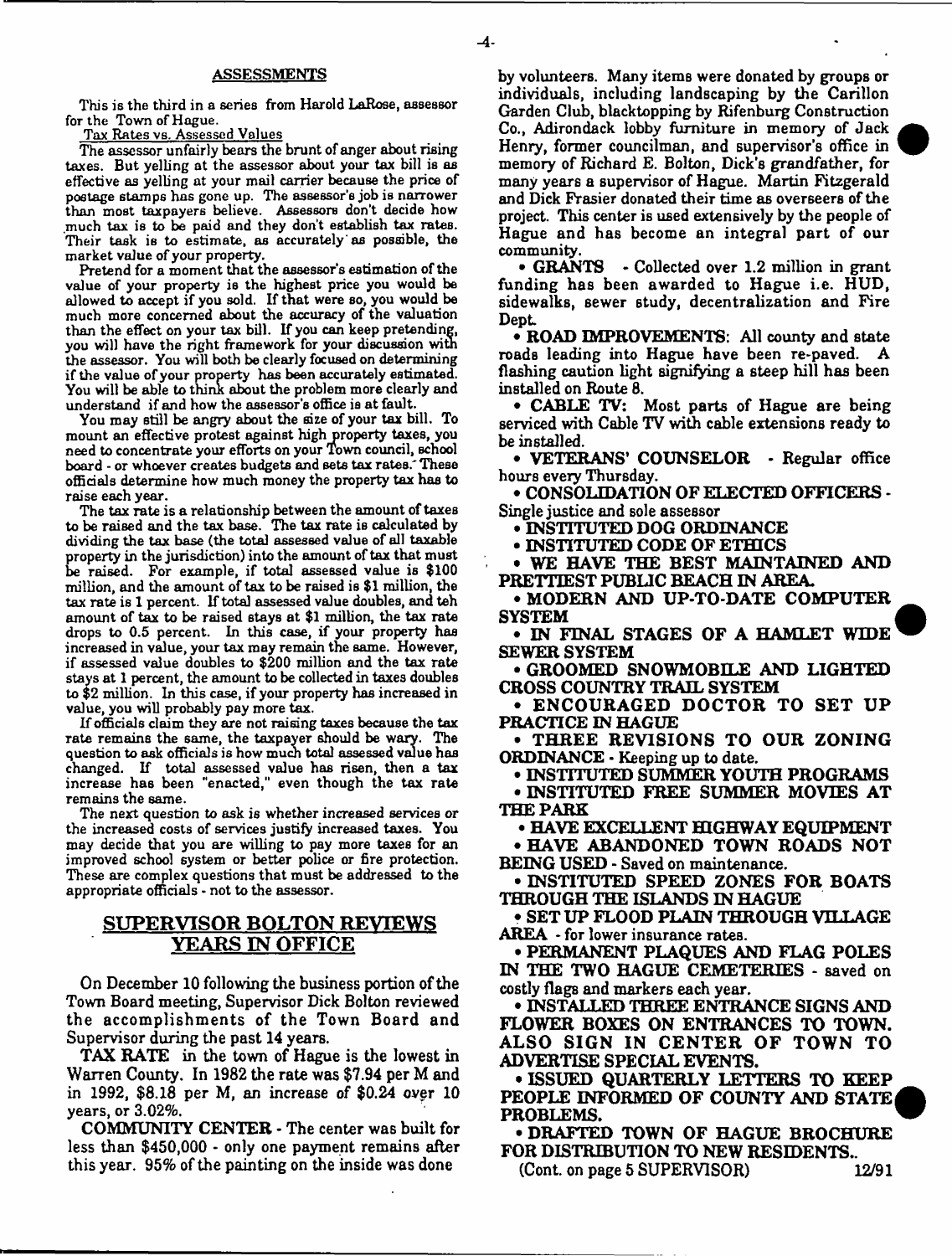**SUPERVISOR** (Cont. from page 4)

<sup>•</sup>

**• INSTALLED EMERGENCY 911 NUMBER FOR WEST HAGUE RESIDENTS WHO WERE OUT OF THE 911 EXCHANGE.**

**•TWO EXCELLENT STATE AUDITS AS IT PERTAINED TO TOWN PROCEDURES AND FINANCES.**

**• ADOPTED OPEN CONTAINER ORDINANCE • BROUGHT ALL TOWN DEEDS (AS IT** 

**PERTAINED TO PROPERTY) UP-TO-DATE.**

**• DREDGED THE MOUTH OF THE HAGUE BROOK FOR BETTER FISH ACCESS.**

**• INSTITUTED ANNUAL BASS TOURNAMENT:**

**•TOWN HAS BEEN FULLY INVOLVED IN HAGUE WINTER CARNIVAL**

**• LANDFILL COMPACTOR EQUIPMENT PAID FOR THROUGH FEDERAL GRANTS.**

**• SENIOR CITIZENS - Regular and special bus trips for shopping and historical trips.**

**• R aised Senior Citizens' exem ptions**

Seniors have their own room in the **Community Center**

**• Form ed CARE Committee and Surplus Food Com mittee**

**• Instituted fuel assistance program.**

**• Instituted flu shots**

**COUNTY AND FEDERAL GOVERNMENT LEVEL**

**• Have excellent rapport with county, state and national officials.**

**• Served as chairman of all major county** committees and as chairman of Warren County Board of Supervisors for the past two years.

**On a more personal note, the editor/publisher of THE HAGUE CHRONICLE wishes to acknowledge all of Dick's accomplishments. He has been very helpful in** getting information to the paper to keep his **constituents informed. We will certainly miss his leadership.**

**Now, the torch has been passed. Beginning January 1, 1992 we have new town officials. We are confident that our new supervisor, Dan Belden, will do all in his power to see that there is a smooth transition. As residents, we m ust all cooperate with the new supervisor and town board in every way possible. His job will not be an easy one. Let us help him and the board in any way we can.**

•

# **LAKE GEORGE PARK COMMISSION**

**The Lake George Park Commission's Ad Hoc Committee on Aquatic Organisms will hold a meeting December 19, 1991, 10AM at the Lake George Town Center, Old Post Road, Lake George. This will be the initial, organizational meeting of the Committee.**

 **Lawrence W. Eichler, Laboratory Supervisor, RPI Freshwater Institute will address the group on the history of Eurasian Watermilfoil in Lake George and on monitoring and control programs targeting milfoil.**

**This meeting is open to the public.**

### **PACK 21 CUB SCOUT NEWS Tricia Stonitsch**

Participation in the Hague Community Christmas Party was a real team effort this year. Scouts from 3 **Dens combined their talents to create a "Recyclable" Nativity. All materials were either recycled or will be recycled, e.g. cardboard, peanut ahells, paper. The figures were made at their den meetings and brought together for the first time at the party. Mrs, Wells did a fine job of directing the scouts so they would come in on time at the Nativity Scene while Mrs. Stonitsch read the Nativity story. The message "Jesus is Coming" brought across that we are all important and special and that we need to give of ourselves to each other.**

**We donated the Nativity scene to the Hague Community Center where it will be on view for the Christmas season.**

**Den #3 News - Kenny Stonitsch, Stephen LaBarron, Josh Plass, Tyler Wells and Kevin Stonitsch have each completed their twelve achievements needed to receive their Bear Badge. Kenny & Kevin Stonitsch will each receive a gold and a silver arrowpoint as well.**

### **SPECIAL CHRISTMAS EVENTS**

The MASTERSINGERS will sing "Handel's **Messiah" December 22, 7:30PM at Christ Church,** United Methodist, 54 Bay St., Glens Falls. The 85 **voice choral group will be directed by Thomas Booth and accompanied by a full orchestra. Featured soloists** will be Carol Bayard, Gisella Montenez, Gary Aldrich **and Ronald Naldi. Adults \$7, Seniors and Students \$5 and families \$15.00.**

**Oh Sat and Sun. Dec. 21 and 22, The McGuire Dance Co. will present** *The Nutcracker* **to benefit the Crandall Library Children's Dept Performances 8PM Sat and 2PM Sun. Tickets \$7 and \$9. For tickets and info, call 792-2090.**

LAST MINUTE GIFTS ...

**...** *that money can't Buy:*

*%\$ep a promise \*K\$ep ascent Short a dream Strul fur favorite flower Let someone have the fast word Tj, turn a smile Laugh at his favorite story* **-** *again* Let someone in line, in front of you *Listen to a child Listen to an adult Say something nice to someone you Say something nice to someone you don't Qks-* **..** *Slccht's \*Dept***.** *Store ad, thanfo to Ida Voss*

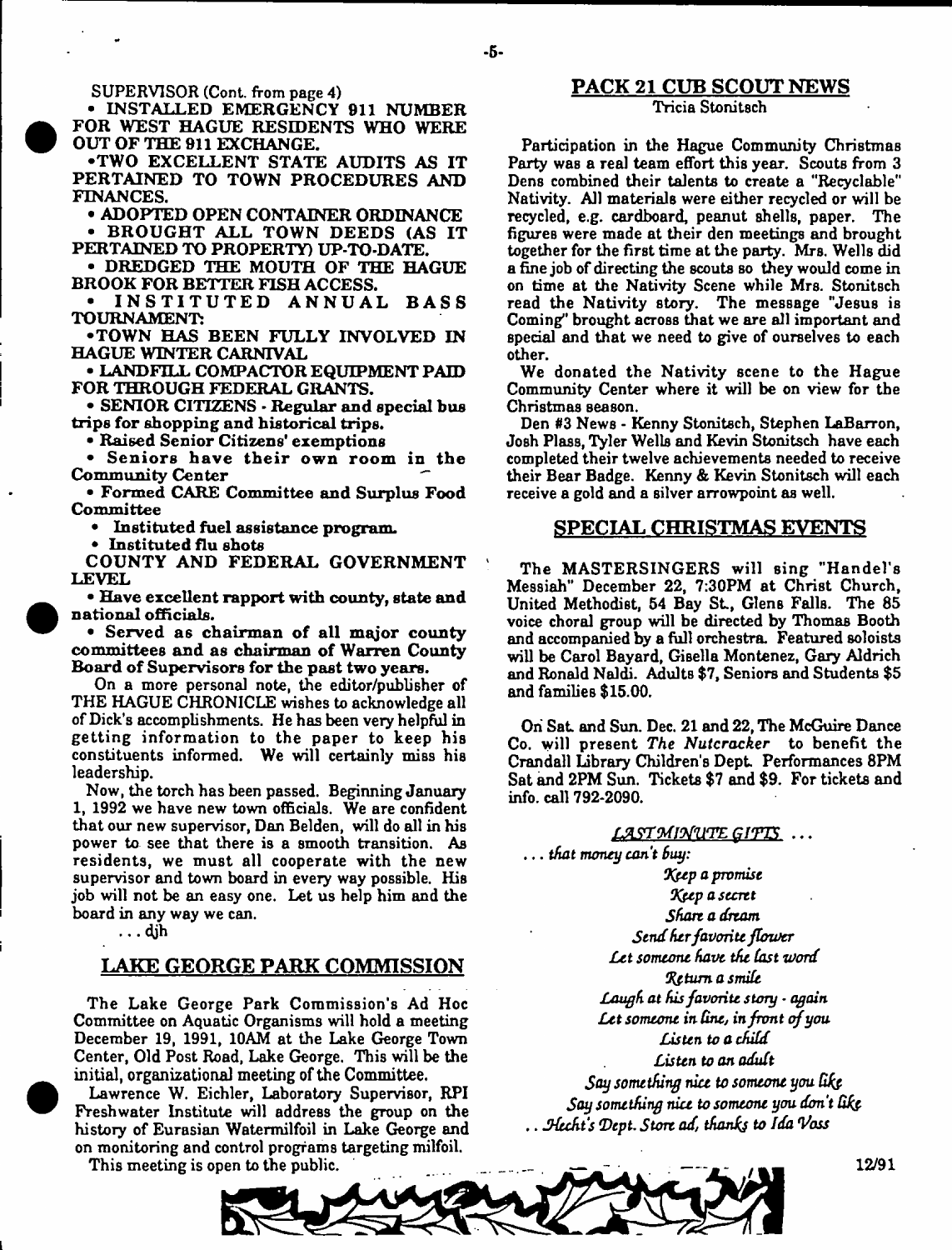### **INFORMATION NEEDED**

**The following letter was received recently asking us for help in obtaining information on the Adirondacks.**

**"The story of Adirondack guides is scattered in bits and pieces in the extensive literature of the Adirondack region. Usually it was the customers, or "sports", giving accounts of their adventures, and not their guide. The published book-length accounts are fairly well-known and accessible. But there is more, and I think today much of the unknown history of Adirondack guides rests in diaries, journals, ledgers, newspaper clippings, photo albums, and the memories of children and grand-children of the old-time guides.**

**"I have set out to try to pull the pieces together, from the beginnings in about the 1830's to now. My credentials are modest, but include teaching Adirondack History at North Country Community College, being on the Adirondack Room Committee of the Saranac Lake Free Library (as well as President of the library's board), and writing now and then for three regional periodicals. I am also a licensed NYS guide.**

**"I ask that anyone with any information he or she thinks will help me in my pursuit please contact me. I would add that all loaned materials will be promptly returned."**

> **Sincerely, /s/ Charles Brumley 32 Glenwood Rd. Saranac Lake, NY 12983 Phone: (518)891-5704**

### **NATURE NEWS** Laura Meade

**In mid-winter, catalogs advertising seeds, flower bulbs and unusual "nursery-grown" wildflowers arrive by mail in this area. As snow drifts and temperatures fall, one dreams of warm spring days and the pleasures of blooming flowers. Plans are made for flower gardens and orders are placed in January or February. There are many items in these catalogs that can be recommended by botanists. However, purchasers should be forewarned that recent research has revealed that rare wildflowers (dug up from their natural habitats where their unique environments provide factors necessary for their propagation and survival) are being advertised as "nursery grown". In** fact, when plants such as pink or yellow lady slippers, **trillium, Dutchman's breeches, jack-in-the-pulpit, and trailing arbutus to name a few-are removed from their home turf, placed for six to eight Weeks in "nursery" greenhouses, then sold by mail and planted by unsuspecting customers, these wildflowers will invariably die in their new unfamiliar habitats.**

**It is true that some wildflower species are more ' hardy and adaptable and can be grown from seed packets. Examples of these are: yarrow, black-eyed susan, ox-eye daisy, red poppy, daisy fleabane, dames rocket, and various hawkweeds. It is a good idea to be aware of the hardy, adaptable species compared to the fragile, rare species, which require specific habitats. A** **good way to judge the different types would be to refer** to the New York State Protected Plants List which is **on file at the Community Center.**

**I appreciate all the recent reports of unusual bird sightings in this area. The Nov. "Nature News" article about rusty blackbirds prompted David Martucci to call to say that he had seen an enormous flock of rusty blackbirds that extended from Uncas Cliff (above the west shore of Lake George) atop Spruce Mt. on the east shore. They blackened the sky for ten minutes as he sat and watched while hunting. He estimated their number to be in the thousands.**

**AND, yes, Virginia, there really are bald eagles in the Bkies over Hague! Steve Davis saw one on Nov. 19 over Hague Bay; Fred LaPann saw a mature one on Dec. 3 flying north over Lake George going toward Rogers Rock Campsite and D. Martucci saw an immature one, (also flying north) on Dec. 6, near the Northern Lake George resort.**

# **HANCOCK HOUSE DRESSES FOR CHRISTMAS**

**Be sure to put on your busy Christmas schedule a trip to the Hancock House in Ticonderoga. An art exhibit consisting of oils and watercolors from local artists will be on exhibit in the gallery until January 11. The following women are exhibiting: Lena Iuliano, Shirley Smith, Jane Garvey, Bea Frasier, Phyllis Ezzo, Lillian Pratt, Wendy Best, Joan Pulling, Jane Hamilton, Marion Brundige and Helen Potter.**

**A spectacular "Festival of Trees" is also part of the festive decor. These are small trees decorated by local individuals and organizations. The Hancock House is open W ed n esdays through S a tu rd a y s from 10AM-4PM. Stop in and enjoy!**

# **HOME BUREAU LUNCHEON**

**The Mohican Home Bureau is planning a Christmas luncheon for Tuesday, December 17 at 11:30AM at the Hague Community Center. Each person is asked to bring her own place setting, including silver, plates and cup, and also a handmade gift for exchange.**

**The first meeting in January will be held the 7th.**

KTWANIS CLUB is holding its annual party for all Senior Citizens of the area on December 17 at the Middle School Cafetorium at 1:30PM. Snow date is the 19th.

# **HAGUE HISTORICAL SOCIETY**

The December meeting of the Hague Historical Society will be held on Thursday;, Dec. 19 at Bea and Bob Cole's Shorehappy Cottage. Social time will start at 7:30PM to be followed by the evening's program.

After some light hearted entertainment, some carol singing and minimum business, the "Show and Tell Time" will begin. This traditional participation has each member showing something 50 years or older, OTHER THAN THEIR SPOUSE, and telling about it. An additional event will be the display of a picture of each attendee taken in their teens. Well see how many can recognize them. Try to share rides since parking, though ample, can be limited.

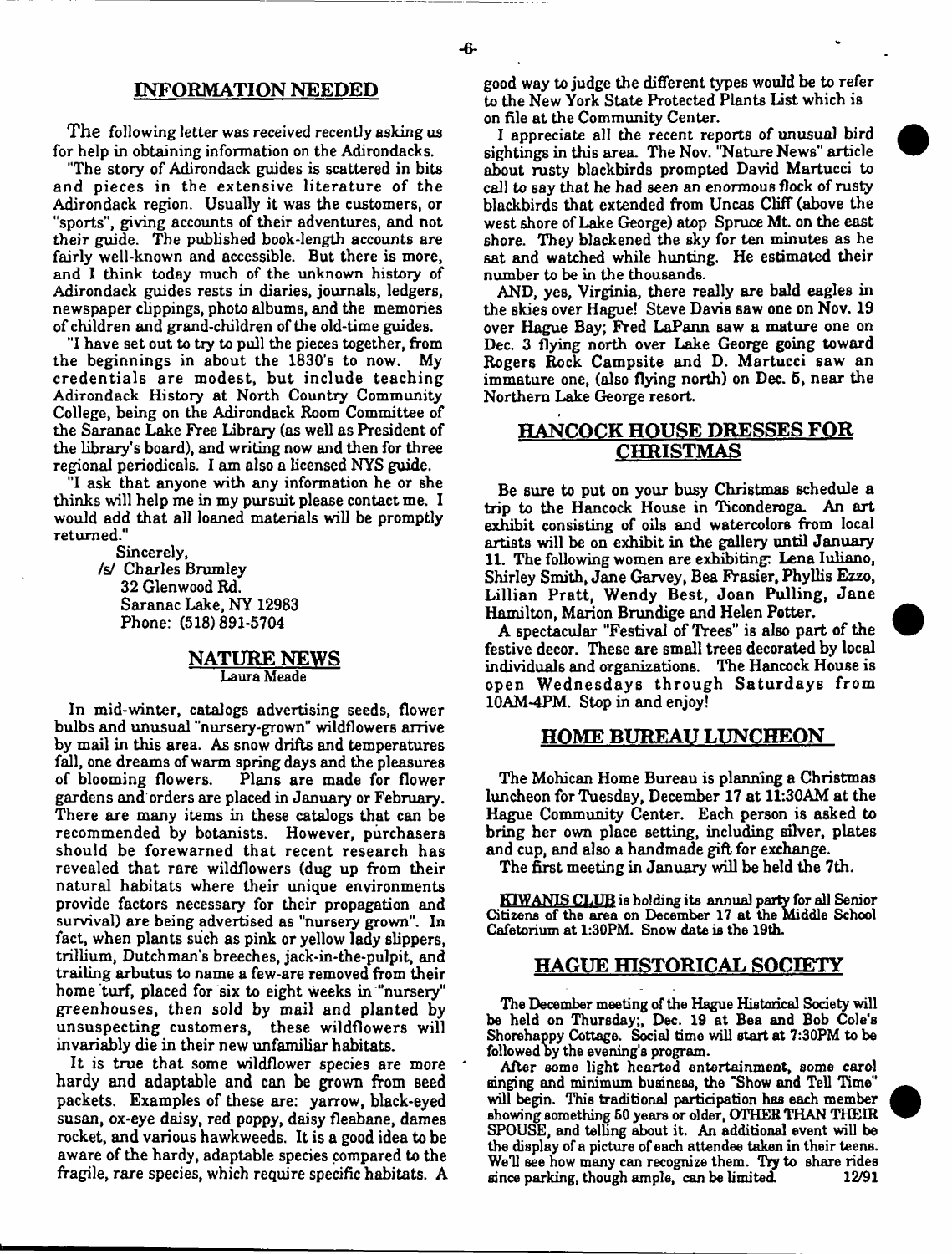### **SOUNPINGS**

**DIED - Robert Edward Henry Beekley, 30, Wilmington, DE, on November 19 in Wilmington. He was the son of Louise (Henry) and John S. Beekley, Jr. and spent many summers in Hague. Besides his parents he is survived by a sister and a brother.**

**DIED - Charles Edward Demron, 2 months, on November 19 at Moses-Ludington Hospital. He was the son of Todd W. Porter and Roberta Demron, Hague. Besides his parents he is survived by his maternal grandparents, Armond and Susan Martin, Crown Point and paternal grandparents, Walter and Judy Porter and great-grandparents, Ida and George May, Hague.**

**DIED - Mary A. Frasier, 77, Rt. 8, Hague, on December 5 at Glens Falls Hospital. She is survived by her husband, Clifford, four sons, five daughters, including Bertha Dunsmore and Edna Frasier of** Hague, 15 grandchildren and four great**grandchildren.**

**HAPPY McPARTLIN, daughter of Julie (Henry) and Ken McPartlin, Schenectady and Hague, played the lead role in the Schenectady Light Opera Company's production of Joseph and His Amazing Technicolor Dreamcoat in November. Among other productions in which she has sung are "Annie", "Fiddler on the Roof', and "The Best Little Whorehouse in Texas". Happy is a junior in Niskayuna High School and plans to pursue a career in Music and Drama.**

**MICHELLE WATERS, daughter of Denise and the late Francis Waters, Hague, received the Billy Mitchell Award signifying the completion of the initial phase of training in the Civil Air Patrol Cadet program. Waters joined the squadron in 1989. The award signifies training in aerospace education and military training and drill, which includes seven comprehensive exams in leadership and seven comprehensive exams in aerospace education.**

**The Civil Air Patrol Cadet Program is open to U.S. citizens between the ages of 13 and 18. Meetings are held every Monday night at 7PM at the Civic Center in Ticonderoga. For more information, contact Gerry Boyd, 543-6111.**

**Postmaster Jackie Fort and her family want to thank everyone for their many kindnesses and sympathies at the time of Charles Fort's passing. Intending to respond individually soon became an insurmountable task. Chuck's fam ily wants to express their appreciation and deep gratitude for the overwhelming number of cards received. Hague has got to be one of the nicest communities there is! . . .** *Jacfa*

# **MIDDLE SCHOOL ACHIEVEMENT ROLL**

**The following students from Hague have been listed on the achievement roll for the first quarter at the Ticonderoga Middle School:**

**Grade 6: Melissa Brunet, Lindsay Frasier, Lauren Mack**

**Grade 7: Jessica Frasier, Britany Stull Grade 8; Allison Johnson, Monica Johnson**

### **CAT ASTROPHE HITS SILVER BAY**

**The Silver Bay General Store is sad to report that "Homer-the-cat", long-time Btore mascot and feline friend to all, fell victim to a 9N road accident on November 14, 1991. Best remembered for his famous unplanned trip to Ticonderoga in a delivery van a few years ago, Homer accumulated many fans from near and far since adopting the store as his home in 1988. We all will miss him .. .ks**

### **HAGUE MEMORY TREE**

**A "Memory Tree" has been placed in the lobby of the Community Center. The funds from this tree will be given to the Hague Ambulance Memorial Fund. Mrs. Mitchell Frasier chairs this project and lights have been lit for the following**

Jamie Achey, Shakeh Agqjanian, William Andrus, Ruth M. Auerbach, Andrew Bamaby Sr., Mein da Baraaby, Bobby Beekley, James Bel den, Esther Belden, Maud Balden, Mazy C. Beste, James **N.** Bly, Jody Braisted, James Braisted, Helen Briasted, James R. Brink, Albert Brink, James Broderick, Edward F. Cassidy, Augusta Clifton, Joe Denno, Mabel May Denno, Louise Densmore, Westill Dansmore, Mazy (Maggie) Foote, Charles Fort, Alice Frasier, Clifton Frasier, Dale Frasier, Hazel Frasier, Lee Frasier, Mazy (Ross) Frasier, Richard S. Frasier, Jerry Frazier, Morgan Frazier, William Frazier, Valeda Frazier, Theresa Gautreau, Donald M. Goodfellow, Maryalice Hall, John T. Henry, Joseph Howard, George Huestis, Bob Larter, Marge Laundree, Alice Lambert, Betty Lambert, Harold Lambert, John Lambert, Lindquist family, **Robert S.** Meade, **Claire Piantadosa, Camille Pomponio, Kenny Porter, Homer Santaniello, Thomas G. Smith, Marshall Stark, Robert Q. Stockholm, John Sullivan, John Trombley, Meirlda Trombley,** Anna **Trudeau, Clifford Trudeau, Alice Watts, Ethel M. Watts, Walter** L. **Watts,** Edward **G. Watts, Burton West, Bessie West, Lucinda West, Whyte family, Val H. Wilson, Mazy** Yaw, **Albert** Yaw, Lawrence Yaw.

**If you would like to light a bulb on the Christmas tree for a loved one, please send \$1.00 per light to Diane Frasier, Community Center. We will bring the list up to date in the January issue.**

*It's the friends we f&ow andcherish who mak& Christmas such a popular time.*



-7-